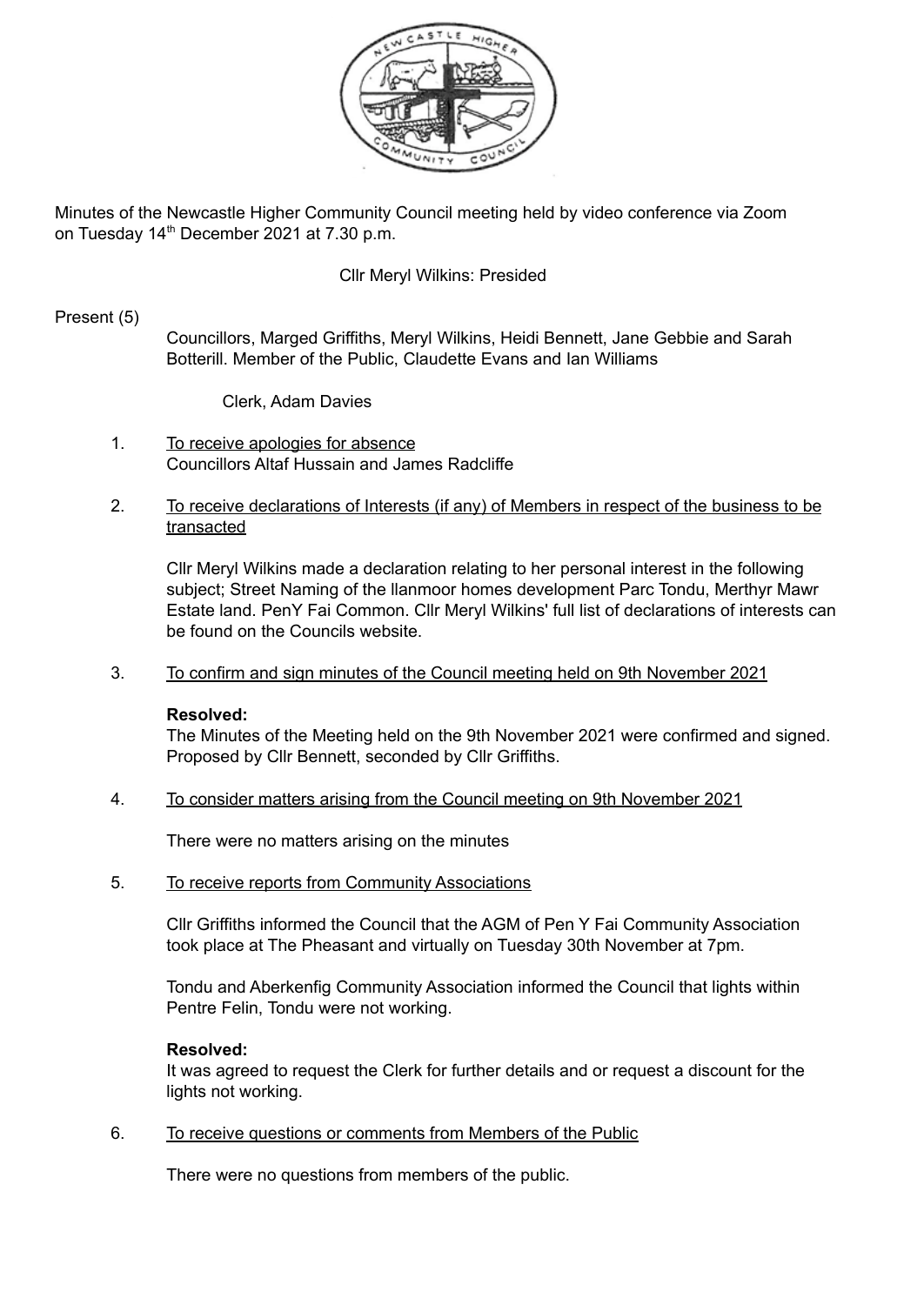## 7. To receive a Maintenance report

Cllr Bennett reported that bins located at the Post Office in Cavendish park and the Pheasant Field are regularly overflowing. As agreed previously the Council will arrange a larger bin to better accommodate the amount of usage.

Cllr Bennett suggested the Council create a framework of providers which would allow the Clerk to contact and make arrangements with trusted contractors.

Due to the installation of Christmas lights it was noted that the speed sign is no longer working.

## **Resolved:**

Clerk to look into this once Christmas Lights have been uninstalled.

## 8. Christmas Lighting Report

As noted the lights within Pen Y Fai have been installed on top of the speed signs within Pen Y Fai, the Clerk previously contacted Centregreat stating that no lights should be installed in those locations once again, Centregreat apologised and placed them there temporarily until fittings were available to install them in their new locations at the bottom of Heol Tyn-Y-Garn close to the motorway bridge.

## **Resolved:**

It was agreed to request a discount from Centregreat due to the issues raised.

## 9. Finance

(a) To receive accounts for payment

| Baz Jenkins (Aberkenfig Square)                                                               | £<br>240.00    |
|-----------------------------------------------------------------------------------------------|----------------|
| <b>King Davies</b><br><b>Land Registry Fee</b>                                                | 40.00          |
| Clerk Reimbursements<br>(Zoom and Working from<br>home allowance £6 per week<br>for 13 weeks) | 43.17<br>78.00 |
| <b>Clerks Monthly Wage</b><br>(December 2021)<br>(Provided to Chair and Deputy Chair)         | ****           |

The Council accepted these payments.

The Clerk informed the Council that the online banking was incorrectly set up in line with the Council's mandate. Because of this the Clerk was able to make three payments with no authority from Councillors. The Clerk reassured the Council that no unauthorised payments were made due to this issue and reiterated this by providing Councillors with a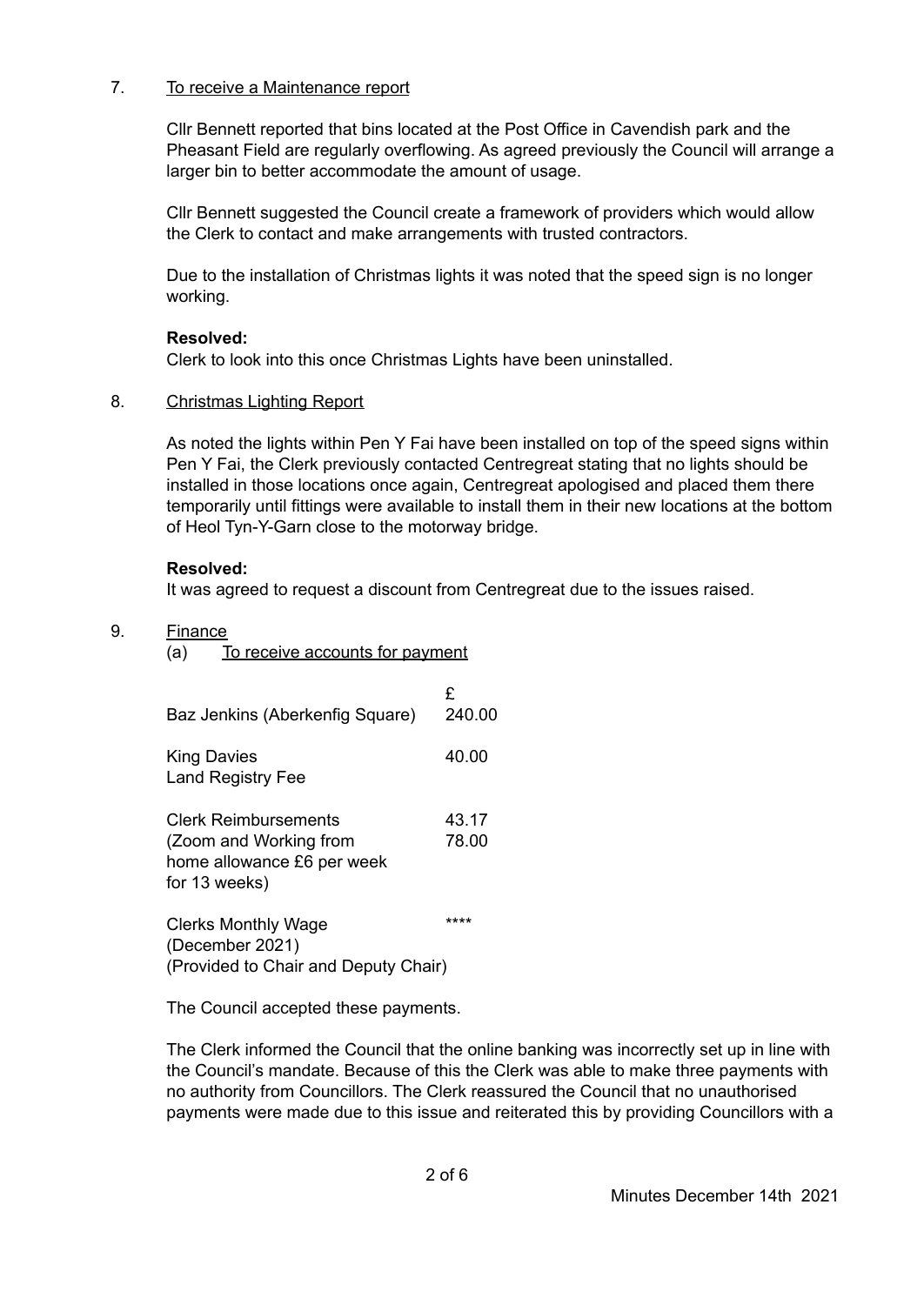breakdown of payments and proof of payments made through online banking. The issue has now been rectified and Councillor must now authorise payments as per the Council's mandate.

Councillors accepted the issue and agreed that the information presented was accurate.

(b) To receive bank reconciliation for November 2021

The Council was provided with a bank reconciliation to the end of November 2021. Cllr Bennett proposed to accept the reconciliation as correct and accurate seconded by Cllr Botterill.

(c) To agree on precept and expenditure for 2022 / 23

The Clerk thanked those who turned up to the informal finance meeting on the 8th December 2021.

## **Resolved:**

Town and Community Council grant to be placed on the Budget.

Councillors accepted the budget for 2022 / 23 (Appendix 1) setting the Councils precept at £53,637 the same as the current financial year.

Proposed by Cllr Gebbie and seconded by Cllr Griffiths.

## 10. To receive co-option papers for Councillor vacancies

The meeting removed members of the public at this stage to consider an application for co-option.

It was acknowledged the previous process closed 2 months ago, and the notice on the website did not constitute an open or rolling co-option process.

The Clerk had taken OVW advice prior to the meeting to achieve clarity as to whether accepting applications outside of a formal process was considered fair and open practice.

Council agreed to follow the advice of OVW to re-open the process transparently and to promote widely in the community in line with good practice. A deadline date for new applications was set.

Cllr Gebbie highlighted the Council is committed to recognising any mistakes or deficiencies and making improvements when these are identified. Discussion ensued in relation to formalising the process further and having a written policy rather than relying on past convention.

It was agreed this policy would be developed for approval at the next meeting.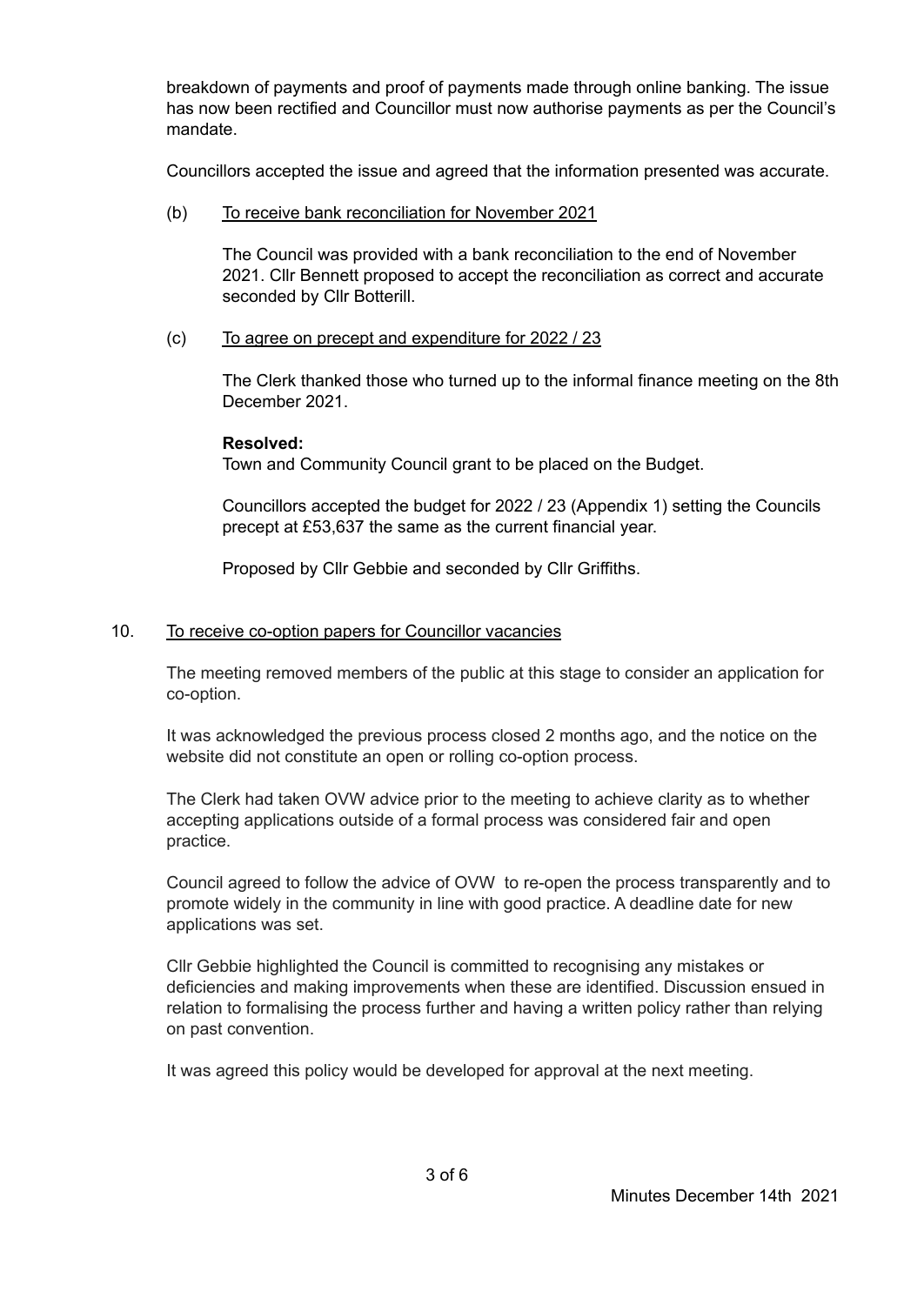The current applicant would be advised the meeting would consider their application alongside any others received.

Members of the public were re-admitted to the meeting and informed of the decision.

A member of the public challenged the decision, and asked for confirmation of this decision and the reasons to be sent in writing to them. The Clerk agreed to do this.

## 11. To Consider Planning Applications

The Council noted the following applications made, with no objections:

P/21/757/FUL 25 Ysbryd y Coed Penyfai CF31 4GF Change of use from use class B1(office) to use class D1(laser tattoo removal treatment)

P/21/1044/FUL 5 Wernlys Road Penyfai Bridgend CF31 4NS Enlarge the existing rear conservatory

P/21/1055/FUL 4 Min yr Awel Penyfai CF31 4GJ Single storey side extension; Rear extension to existing garage

T/21/79/TPO 25 Ysbryd y Coed Penyfai CF31 4GF Coppice group of hazel to approximately 10ft; reduce crown of 2 sycamores

#### 12. To receive BCBC Members Reports

- (a) Cllr Altaf Hussain Cllr Hussain was unable to attend
- (b) Cllr James Radcliffe Cllr Radcliffe was unable to attend

#### 13. To receive Reports from Councillors

Cllr Gebbie provided a referral to BCBC regarding issues of refuse and parking in Aberkenfig.

Cllr Bennett has contacted the Cabinet Member for Communities at BCBC to complain regarding the poor shape of the footpath between Heol Tyn-Y-Garn and Glanrhyd Hospital.

During the recent storms two trees fell within our wards, one along the Pheasant walk and another on the Community Woodland, managed by this Council in Aberkenfig. Cllr Bennett and family cleared the tree off the footpath. Cllr Bennett reiterated her previous comment regarding a contractors list to rectify these issues.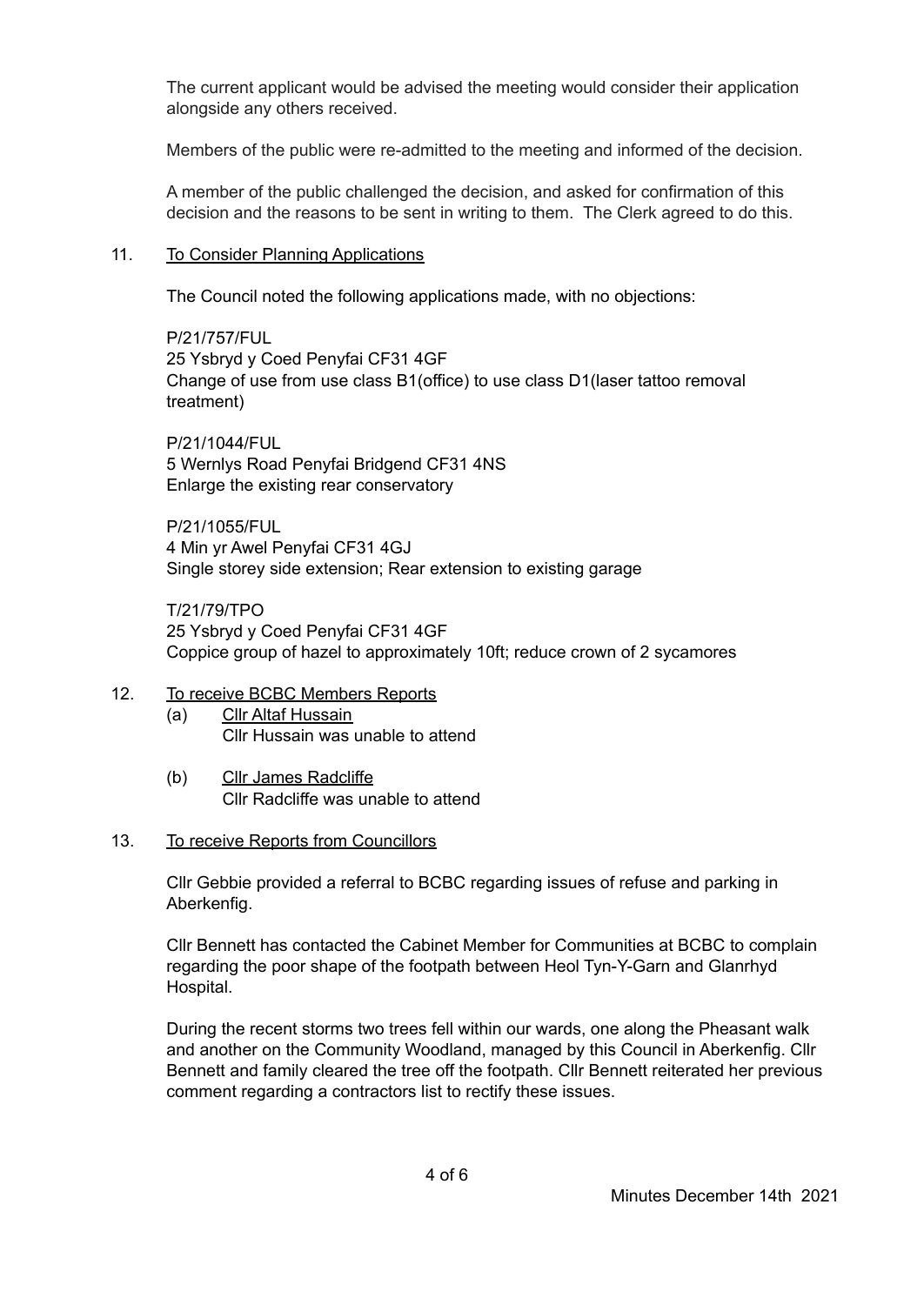With the introduction of the Elections Wales act requiring Councillors to be part of a training plan, Cllr Gebbie suggested that Councillors and the Clerk undertake an incident management course, as in the unlikely event of serious incidents the Council may be required to take part in the response. Cllr Griffiths also suggested a media training course.

#### 14. Correspondence

Flood Lighting and Electrical Confirmation of installation of Aberkenfig Christmas Lights this year

All Saints Church

An email was received requesting possible financial support for the path upgrades.

One Voice Wales (Grants to burial Grounds -L3) Information received as follows; You will note that the 1894 Act prohibits a community council from contributing to the maintenance of church buildings or land and it is NALCs opinion that the Act has precedence over any later legislation such as Local Govt Act 1972.

Therefore it is NALC's opinion that a council that considers contributing towards the maintenance costs of church owned land needs to consider whether it is prudent to contribute in this way given that it cannot be certain that such a course of action would be legally valid.

Self-Evaluation Toolkit Pilot Briefings Information received regarding the Toolkit.

#### Welsh Government

Information received regarding the sum for the purposes of section 137(4)(a) of the Local Government Act 1972 (the 1972 Act) for Community and Town Councils in Wales for the financial year 2022-23 is £8.82 per property.

#### BCBC

Precept letter received confirming precept base as 1743.11

Sell to wales

Application submitted to join ready for Pen Y Fai Tender

#### Tim Gray

Confirmation that Park Tondu is expected to start advertising in early 2022 with street names provided previously considered for the site.

Crown Garden Services Cut of the inside hedge has not taken place.

Save a Life

Confirmation that the free defibrillator application will be assessed in late January.